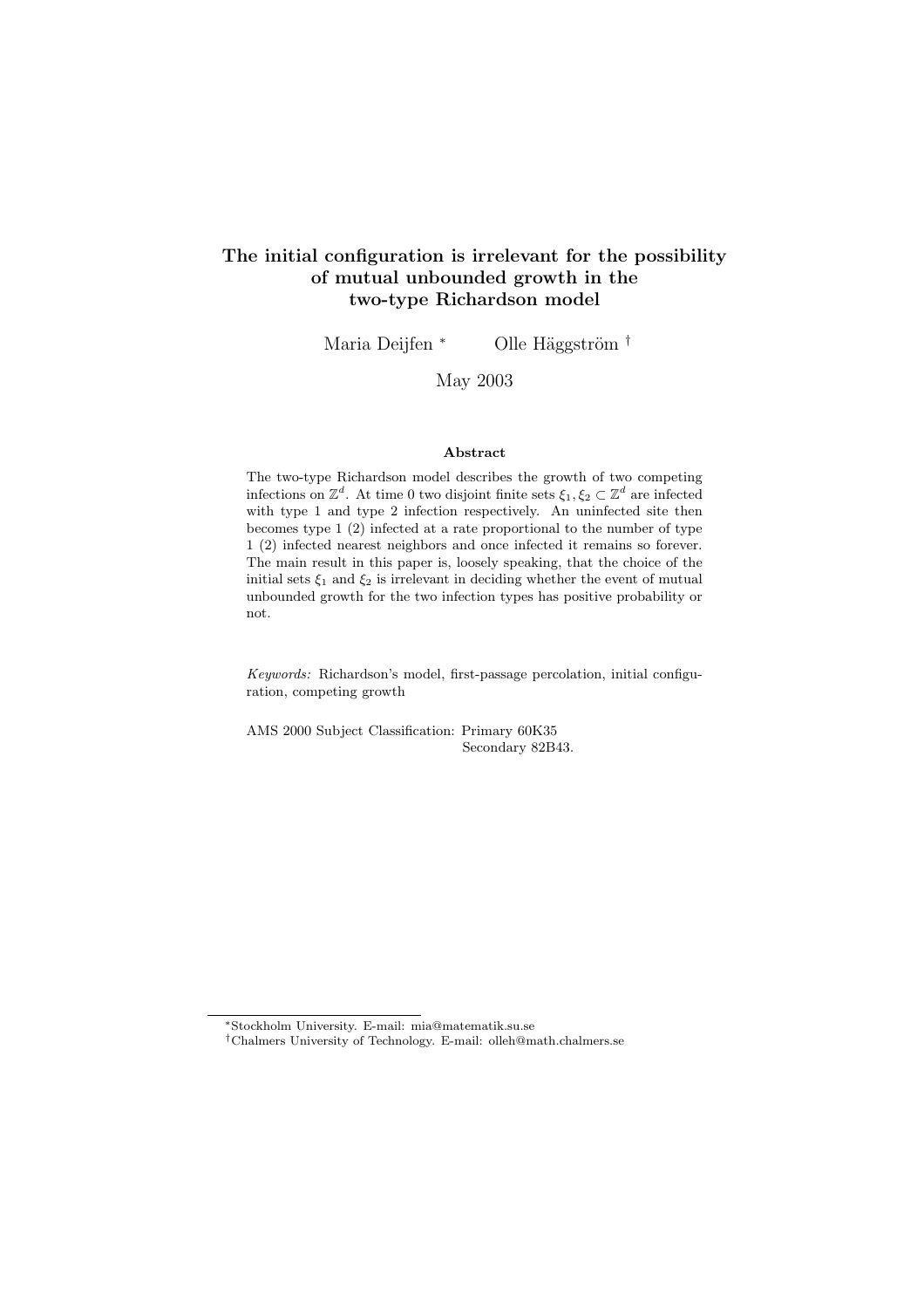#### 1 Introduction

This paper is concerned with certain models for random growth and competition on the cubic lattice  $\mathbb{Z}^d$  in dimension  $d \geq 2$ . The Richardson model, introduced in Richardson (1973), is one of the simplest models for growth on  $\mathbb{Z}^d$ . Each site is in either of two states, denoted by 0 and 1, and the set of sites in state 1 increases to cover all of  $\mathbb{Z}^d$ . The dynamics is that a site in state 0 is transferred to state 1 at a rate proportional to the number of nearest neighbors in state 1 and a site in state 1 remains there forever. This is equivalent to first-passage percolation with i.i.d. exponential passage times.

In Häggström and Pemantle (1998) a generalized version of the Richardson model is introduced. There are now three possible states, denoted by 0, 1 and 2 respectively, for each site. A site in state 0 is transferred to state 1 (2) with rate  $\lambda_1$  ( $\lambda_2$ ) times the number of nearest neighbors in state 1 (2) and the states 1 and 2 are absorbing. Here  $\lambda_1, \lambda_2 > 0$  are the parameters of the model. For disjoint sets  $\xi_1, \xi_2 \subset \mathbb{Z}^d$ , let  $P_{\xi_1, \xi_2}^{\lambda_1, \lambda_2}$  denote the probability law of the generalized process started at time 0 with the sites in  $\xi_1$  being in state 1, the sites in  $\xi_2$ in state 2 and the rest of  $\mathbb{Z}^d$  in state 0. The states 1 and 2 may be thought of as representing two different types of infection and the model then describes the growth of two infections competing for space on  $\mathbb{Z}^d$ . There are two possible scenarios: Either one of the infection types at some point completely surrounds the other, preventing the surrounded type from growing any further, or both infection types keep growing indefinitely. Write  $A$  for the latter event, that is,

 $A = \{$  both infection types reach sites arbitrarily far away from the origin $\}$ .

If the initial sets  $\xi_1$  and  $\xi_2$  are finite, clearly  $A^c$  has positive probability. To decide whether A has positive probability or not is more intricate. First, assume that  $\xi_1 = \{0\}$  and  $\xi_2 = \{1\}$ , where  $\mathbf{n} = (n, 0, \dots, 0)$ . Intuitively, A should in this case occur with positive probability if and only if  $\lambda_1 = \lambda_2$ . This intuition is partly confirmed in Häggström and Pemantle (1998,2000). The main result in the first paper is that if  $\lambda_1 = \lambda_2$  and  $d = 2$ , then  $P_{0,1}^{\lambda_1,\lambda_2}(A) > 0$ . In the second paper it is proved that if  $d \geq 2$  and  $\lambda_1$  is held fixed, then  $P_{0,1}^{\lambda_1,\lambda_2}(A) = 0$ for all but at most countably many values of  $\lambda_2$ . The aim in the present paper is to show that the choice of initial sets is basically irrelevant for these results. Of course, if one set completely surrounds the other, then mutual unbounded growth is ruled out. To formulate our main result, we therefore employ the following definition:

**Definition 1.1** Let  $\xi_1$  and  $\xi_2$  be two disjoint finite subsets of  $\mathbb{Z}^d$ . We say that one of the sets  $(\xi_i)$  strangles the other  $(\xi_j)$  if there exists no infinite self-avoiding path in  $\mathbb{Z}^d$  that starts at a vertex in  $\xi_j$  and that does not intersect  $\xi_i$ . The pair  $(\xi_1, \xi_2)$  is said to be *fertile* if neither of the sets strangles the other.

The main result is as follows: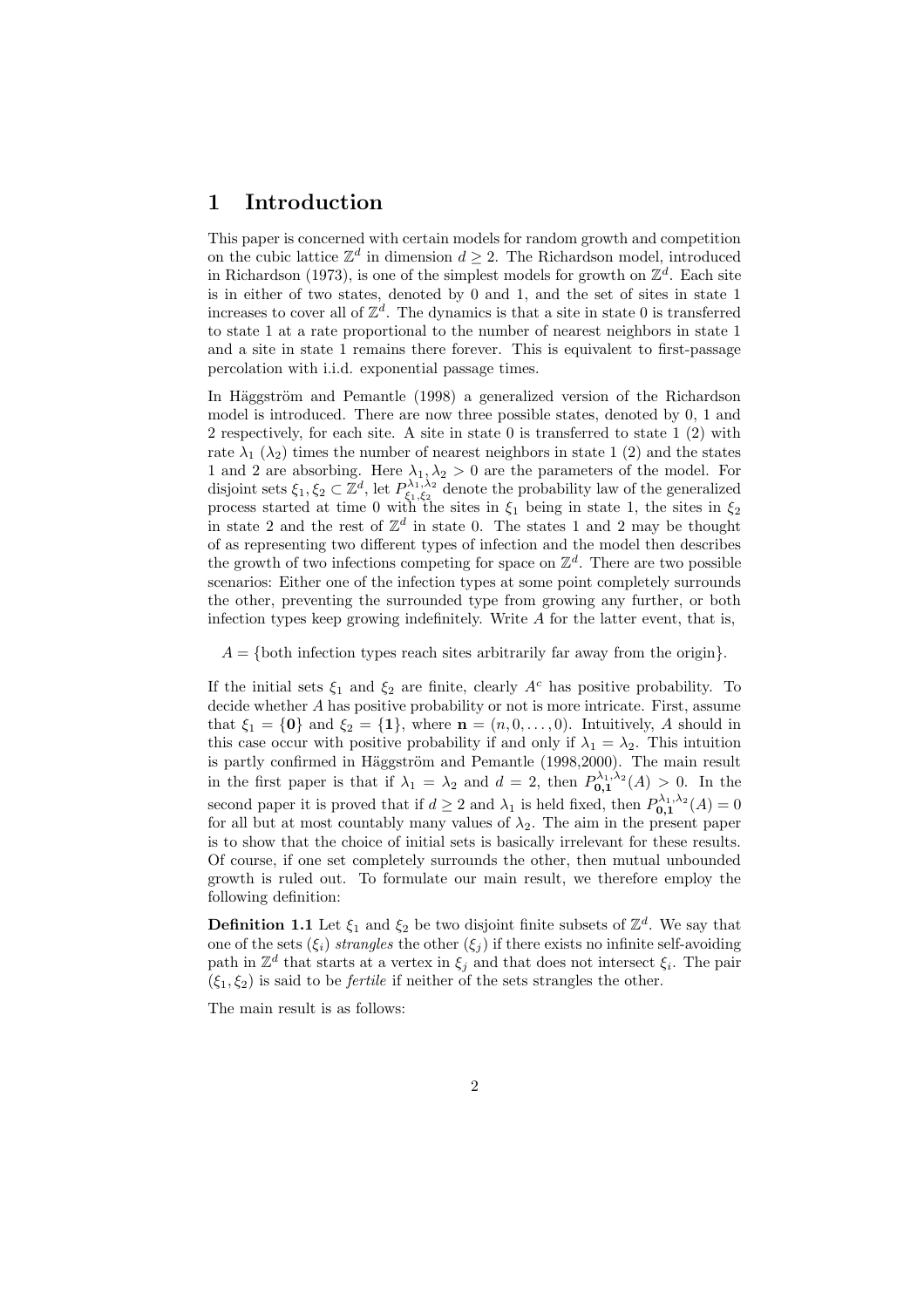**Theorem 1.1** Let  $(\xi_1, \xi_2)$  and  $(\xi'_1, \xi'_2)$  be two fertile pairs of disjoint finite subsets of  $\mathbb{Z}^d$ . For all choices of  $(\lambda_1, \lambda_2)$ , we have

$$
P_{\xi_1,\xi_2}^{\lambda_1,\lambda_2}(A) > 0 \Leftrightarrow P_{\xi_1',\xi_2'}^{\lambda_1,\lambda_2}(A) > 0.
$$

This implies that mutual unbounded growth has positive probability when starting from  $({0}, {1})$  if and only if it occurs with positive probability for every other fertile initial configuration as well. Hence the results in Häggström and Pemantle (1998,2000) extend to arbitrary initial sets, as desired.

Häggström and Pemantle (1998) proved a special case of Theorem 1.1, namely the case when  $d = 2$ ,  $\lambda_1 = \lambda_2$  and  $(\xi_1, \xi_2)$  and  $(\xi'_1, \xi'_2)$  consist of single sites. The proof readily extends to the case where  $\lambda_1$  and  $\lambda_2$  are arbitrary and  $\xi_1$  and  $\xi_2$  are both connected sets. However, the proof fails to extend to more general initial configurations, and, since it uses planarity, it is unclear whether it extends to the case  $d \geq 3$ . These difficulties are overcome in the present paper.

We mention also that a related model for competing growth in continuous space was studied by Deijfen *et al* (2003), and the results obtained there include a kind of continuum analogue of our main result.

### 2 Preliminaries

In this section we give a concrete construction of the two-type Richardson model that suits our purposes. We also introduce some notation and formulate a lemma that will be important in the proof of Theorem 1.1.

To begin with, note that, by time-scaling and symmetry, we may restrict our attention to two-type processes with rates  $(1, \lambda)$  for some  $\lambda \leq 1$ . To build up such a process, define the distance between two sites  $x = (x_1, \ldots, x_d)$  and  $y = (y_1, \ldots, y_d)$  on  $\mathbb{Z}^d$  by  $\delta(x, y) = \sum_{i=1}^d |x_i - y_i|$  and call two sites nearest neighbors if they are located at distance 1 from each other. Independently for each ordered pair  $(x, y)$  of nearest neighbor sites on  $\mathbb{Z}^d$ , associate a unit rate Poisson process  $P^{(x,y)}$  and, for  $\lambda \in [0,1]$ , write  $\lambda P^{(x,y)}$  for the thinning of  $P^{(x,y)}$  obtained by removing each Poisson occurrence with probability  $1 - \lambda$ . Intuitively, at the times of the occurrences in the process  $P^{(x,y)}$ , we imagine that a channel between  $x$  and  $y$  is opened so that type 1 infection can be transferred from x to y, that is, if x is type 1 infected at such a time, then y will become type 1 infected as well. The type 2 infection is controlled analogously by the process  $\lambda P^{(x,y)}$ .

To formally define the growth process, let  $\Gamma_n^i$  denote the set of type *i* infected sites after *n* infections and let  $T_n$  denote the time point for the *n*th infection. Also, for a set  $\eta \subset \mathbb{Z}^d$ , define  $\partial \eta$  to be the set of sites in  $\eta$  that has at least one nearest neighbor in  $\eta^c$ , that is,

 $\partial \eta = \{x \in \eta; \ \exists y \in \mathbb{Z}^d \backslash \eta \text{ with } \delta(x, y) = 1\}.$ 

The sequences  $\{\Gamma_n^1\}$ ,  $\{\Gamma_n^2\}$  and  $\{T_n\}$  are obtained inductively as follows: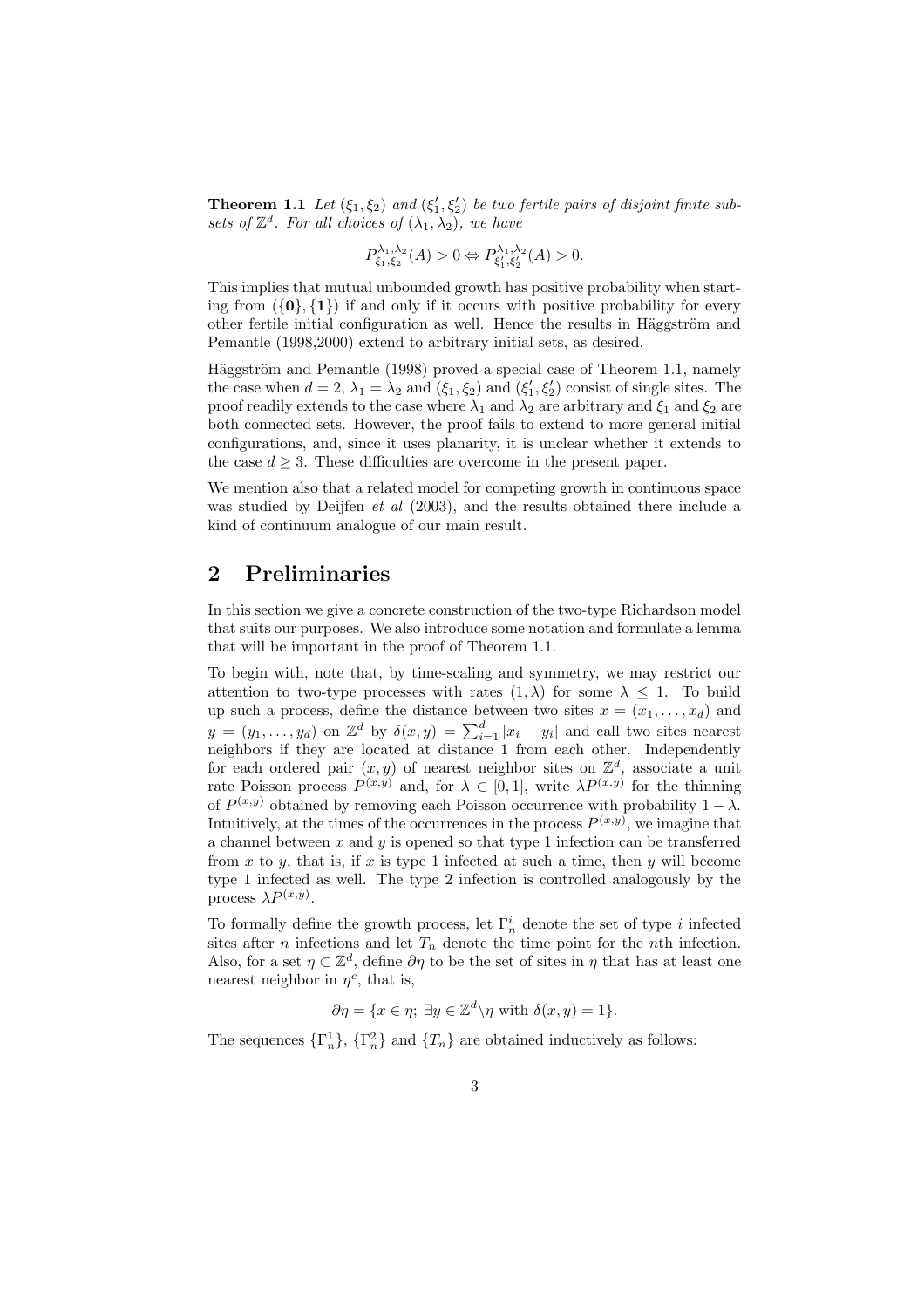- 1. Let  $\Gamma_0^1 = \xi_1, \Gamma_0^2 = \xi_2$  and  $T_0 = 0$ .
- 2. Given  $\Gamma_n^1$ ,  $\Gamma_n^2$  and  $T_n$ , define  $T_{n+1} = \min\{\tilde{T}_{n+1}^1, \tilde{T}_{n+1}^2\}$ , where

 $\hat{T}_{n+1}^1 = \inf\{T > T_n; T \in P^{(x,y)} \text{ for some pair } (x,y) \text{ such that } x \in \partial\Gamma_n^i \text{ and } y \notin \Gamma_n^1 \cup \Gamma_n^2 \}$ 

and  $\hat{T}_{n+1}^2$  is defined analogously but with  $P^{(x,y)}$  replaced by  $\lambda P^{(x,y)}$ .

3. If  $T_{n+1} = T_{n+1}^1$ , then  $\Gamma_{n+1}^2 = \Gamma_n^2$  and  $\Gamma_{n+1}^1 = \Gamma_n^1 \cup \{y\}$ , where y is the site such that  $\hat{T}_{n+1} \in P^{(x,y)}$ . If  $T_{n+1} = \hat{T}_{n+1}^2$ , then  $\Gamma_n^2$  is updated in the same way while  $\Gamma_n^1$  is left unchanged.

The set of type *i* infected sites at time  $t \in [T_n, T_{n+1})$  is given by  $\Gamma_i(t) = \Gamma_n^i$  and the total set of infected sites at time t is  $\Gamma(t) = \Gamma_1(t) \cup \Gamma_2(t)$ . When the initial sets need to be clear from the notation they will be included as superscript, for instance  $\Gamma^{\xi_1,\xi_2}(t)$  denotes the set of infected sites at time t in a process started from the sets  $(\xi_1, \xi_2)$ . By standard properties of the Poisson process, the time until an infected site infects an uninfected nearest neighbor is exponentially distributed and hence  $\{\Gamma(t)\}\$ is a Markov process.

We remark that in the original construction of the two-type Richardson model given in Häggström and Pemantle  $(1998,2000)$ , the type 1 and the type 2 infections are generated by independent Poisson processes. More precisely, to each nearest neighbor pair  $(x, y)$  two independent Poisson processes  $P_1^{(x,y)}$  and  $P_2^{(x,y)}$ with rates 1 and  $\lambda$  respectively are attached. The process  $P_1^{(x,y)}$  then controls the type 1 infection and  $P_2^{(x,y)}$  controls the type 2 infection. However, in the present article we will always assume that the type 1 and the type 2 infections are generated by the same Poisson process as described above. Obviously this gives a growth process with the same distribution as the original one.

One way of describing the evolution of the infection is to study the infection graph, denoted by Ψ. It consists of two disjoint graphs,  $\Psi_1$  and  $\Psi_2$ , describing the type 1 and the type 2 infection respectively. These are generated as follows: For  $i = 1, 2$ , let  $\Psi_i(t)$  be the graph with vertex set  $\Gamma_i(t)$  and edge set obtained by putting an edge between two nearest neighbor sites  $x, y \in \Gamma_i(t)$  if and only if, at some time  $t' \leq t$ , x was infected by y or vice versa. Define  $\Psi_i = \lim_{t \to \infty} \Psi_i(t)$ , where the limit exists since both the vertex set and the edge set of  $\Psi_i(t)$  is increasing in t, and let  $\Psi = \Psi_1 \cup \Psi_2$ . In the one-type Richardson model started from a single infected site,  $\Psi$  is a tree and its features have been studied in Newman (1995) and Häggström and Pemantle (1998). In general,  $\Psi$  is a forest, that is, each connected component is a tree.

Clearly mutual unbounded growth for the two infection types in the two-type model occurs if and only if both  $\Psi_1$  and  $\Psi_2$  contain an infinite path. The following lemma relates the existence of such paths to the boundary configuration of the initial set. To formulate it, extend the notation for the infection graphs to incorporate the initial sets, so that  $\Psi_i^{\zeta_1,\zeta_2}$  denotes the type *i* infection graph for a process started from  $(\zeta_1, \zeta_2)$ .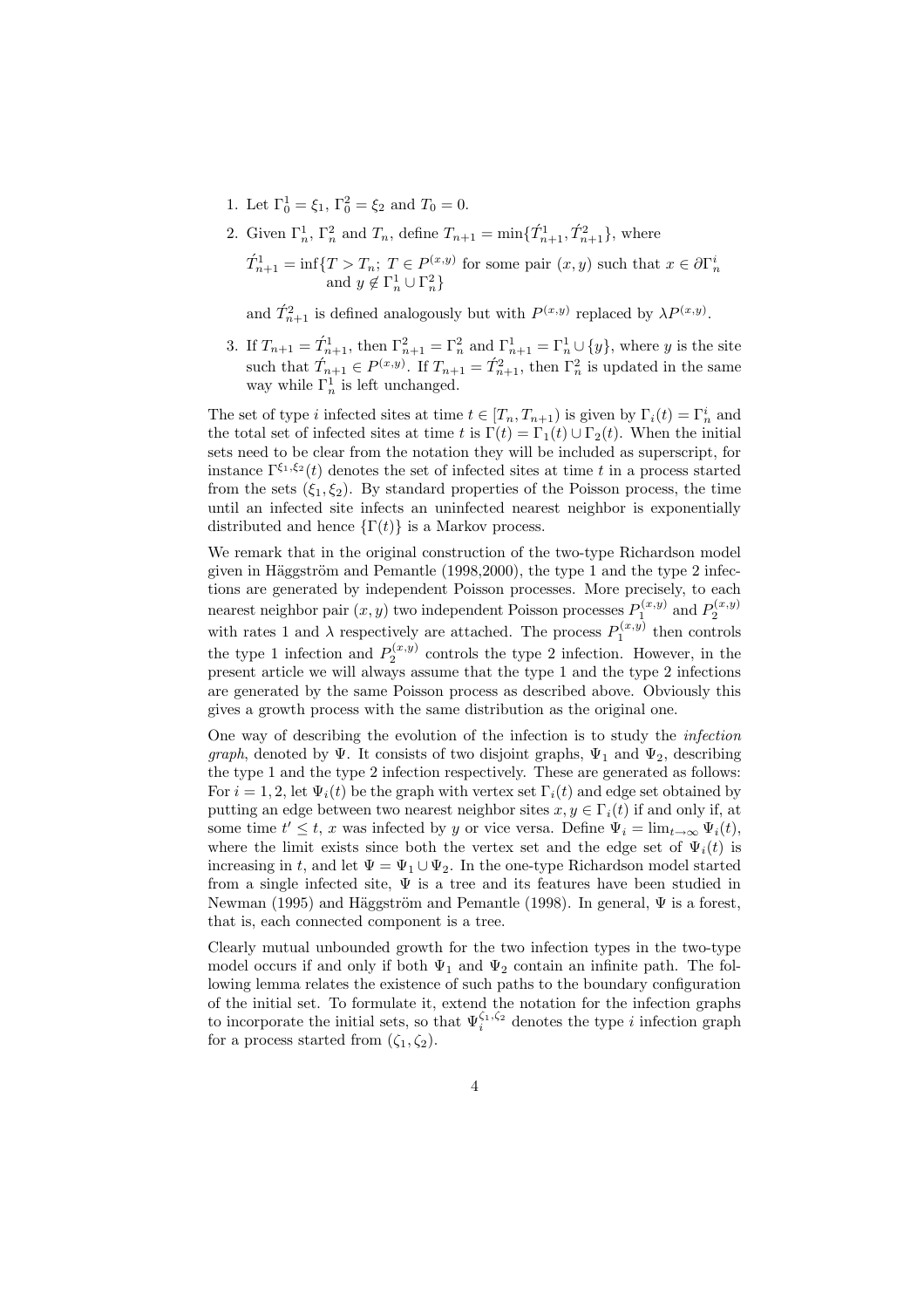**Lemma 2.1** Consider two growth processes with the same infection rates  $(1, \lambda)$ .  $\lambda \leq 1$ , and generated by the same Poisson processes, but started from two different finite initial configurations  $(\zeta_1, \zeta_2)$  and  $(\zeta'_1, \zeta'_2)$ . Assume that  $\zeta_1 \cup \zeta_2 =$  $\zeta'_1 \cup \zeta'_2 = \zeta \text{ and } \zeta_2 \cap \partial \zeta \subset \zeta'_2 \cap \partial \zeta.$ 

- (a) If  $\Psi_2^{\zeta_1,\zeta_2}$  contains an infinite path, then so does  $\Psi_2^{\zeta'_1,\zeta'_2}$ .
- (b) If there is an infinite path in  $\Psi_1^{\zeta_1,\zeta_2}$  starting at some site  $x \in \partial \zeta \cap \zeta_1 \cap \zeta_1'$ , then the same path is present in  $\Psi_1^{\zeta'_1,\zeta'_2}$  as well.

*Proof:* Write  $\zeta^{\circ}$  for the interior of  $\zeta$ , that is,  $\zeta^{\circ} = \zeta \setminus \partial \zeta$ . We will show that

$$
\Gamma_1^{\zeta_1,\zeta_2}(t)\backslash\zeta^\circ \supset \Gamma_1^{\zeta_1',\zeta_2'}(t)\backslash\zeta^\circ \tag{1}
$$

and

$$
\Gamma_2^{\zeta_1,\zeta_2}(t)\backslash\zeta^\circ \subset \Gamma_2^{\zeta_1',\zeta_2'}(t)\backslash\zeta^\circ \tag{2}
$$

for all t. To this end, order the time points for the infections in the two growth processes in one single sequence  $\{\tilde{T}_n\}_{n\geq 0}$  where  $\tilde{T}_0 := 0$ . Note that, since the growth processes are generated by the same Poisson processes, infections can take place simultaneously in both processes. Hence an infection time  $\tilde{T}_n$  can represent an infection that occurs in both processes. Assume that (1) and (2) hold for  $t = \tilde{T}_n$ . The only way for (1) to fail at  $t = \tilde{T}_{n+1}$  is then that a site that is uninfected at time  $\tilde{T}_n$  in the process started from  $(\zeta_1, \zeta_2)$  becomes type 1 infected in the process started from  $(\zeta_1', \zeta_2')$ . However, it is easily seen that if this should be the case, then the same infection must take place in the process started from  $(\zeta_1, \zeta_2)$  as well. Hence both sets  $\Gamma_1^{\zeta_1, \zeta_2}(\tilde{T}_n) \setminus \zeta^{\circ}$  and  $\Gamma_1^{\zeta'_1, \zeta'_2}(\tilde{T}_n) \setminus \zeta^{\circ}$  are extended by the same site and thus (1) is preserved at time  $\tilde{T}_{n+1}$ . Analogously it can be seen that (2) is preserved at  $\tilde{T}_{n+1}$ . Furthermore, by assumption, the type 2 infected part of  $\partial(\zeta_1 \cup \zeta_2)$  is a subset of the type 2 infected part of  $\partial(\zeta_1' \cup \zeta_2'),$ implying that (1) and (2) hold for  $t = \tilde{T}_0$ . It follows by induction over n that the inclusions (1) and (2) hold for all  $t \in {\{\tilde{T}_n\}}$  and clearly they must then hold for all  $t \geq 0$ . Part (a) follows immediately from (2).

To establish (b), we first show that

$$
\Gamma^{\zeta_1,\zeta_2}(t) \supset \Gamma^{\zeta_1',\zeta_2'}(t) \text{ for all } t \ge 0.
$$
 (3)

To this end, assume that the site  $y \notin \zeta$  is infected at time  $t > 0$  in the process started from  $(\zeta_1', \zeta_2')$ . If y is type 1 infected it follows from (1) that y is (type 1) infected at time t in the process started from  $(\zeta_1, \zeta_2)$  as well. So suppose y is type 2 infected. Then there is an infection chain with passage time at most t that leads from some site in  $\zeta_2'$  to y. Clearly, unless some site in the chain becomes type 1 infected before it is reached by the type 2 infection, the same chain is present also in the process started from  $(\zeta_1, \zeta_2)$ . However, the fact that a site in the chain is type 1 infected can only decrease the time it takes for the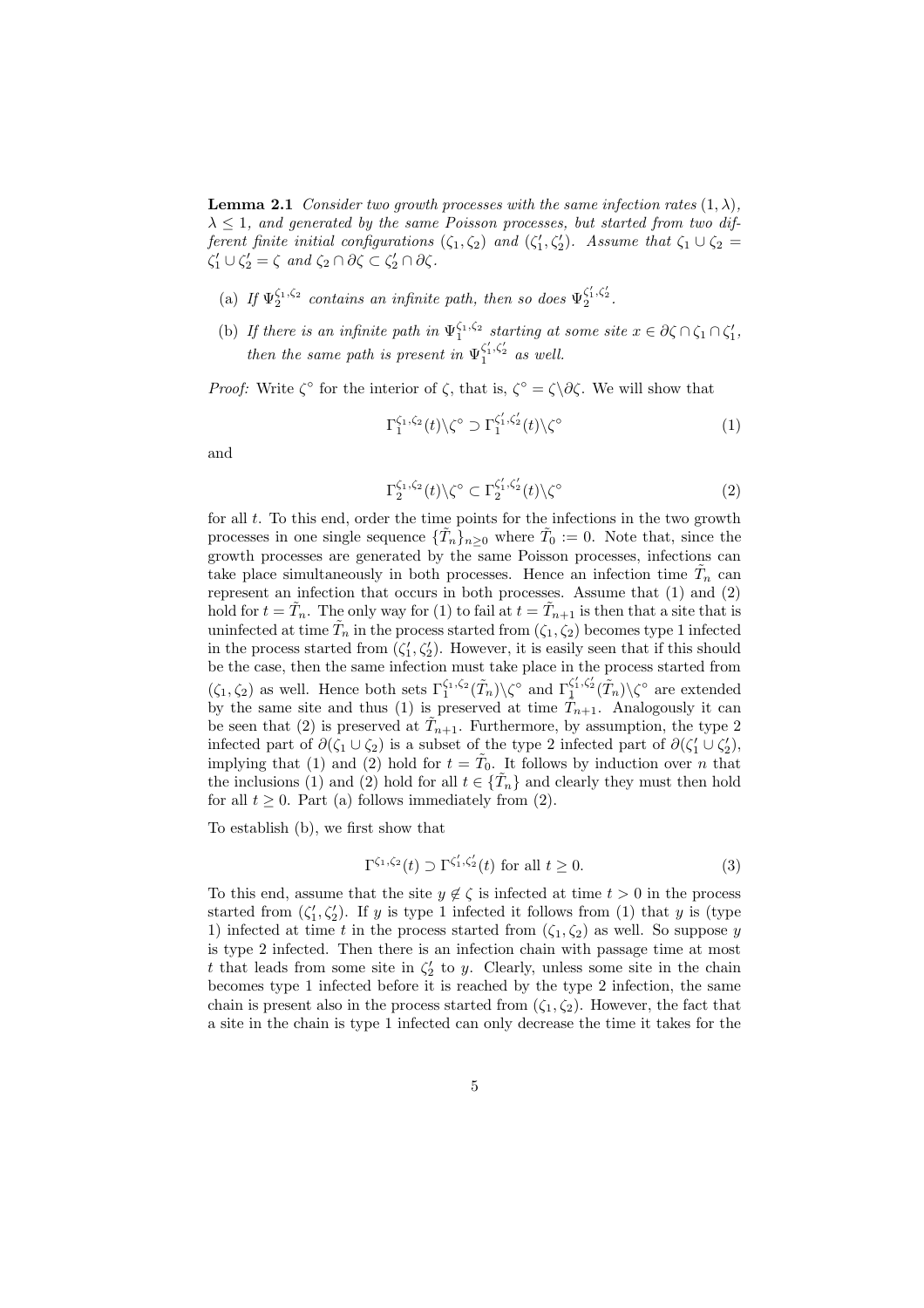infection to reach y. Hence y is infected at the latest at time  $t$  in the process started from  $(\zeta_1, \zeta_2)$  and (3) follows.

Now let  $\{v_n\}$  and  $\{e_n\}$  denote the vertex and edge set respectively of the infinite path starting at  $x = v_0$  in  $\Psi_1^{\zeta_1,\zeta_2}$ . We will call a site  $v_n$  successful in the process started from  $(\zeta_1', \zeta_2')$  if it is type 1 infected and infects the site  $v_{n+1}$  via the edge  $e_n$  at the latest at the time when  $v_{n+1}$  is infected in the process started from  $(\zeta_1, \zeta_2)$ . Using (3), it follows easily by induction over *n* that all vertices in  $\{v_n\}$ are successful in the process started from  $(\zeta_1', \zeta_2')$ . Hence  $\{v_n\} \cup \{e_k\} \subset \Psi_1^{\zeta_1', \zeta_2'},$ as desired.  $\Box$ 

# 3 Proof of Theorem 1.1

We are now in a position to prove Theorem 1.1. The proof is based on a coupling of the processes  $P_{\xi_1,\xi_2}^{\lambda_1,\lambda_2}$  and  $P_{\xi_1',\xi_2'}^{\lambda_1,\lambda_2}$  that has certain similarities with the coupling used in the proof of Proposition 1.1 in Deijfen  $et$  al (2003). The geometrical aspects of our proof are, however, quite different.

*Proof of Theorem 1.1:* Pick finite sets  $\xi_1, \xi_2, \xi'_1, \xi'_2 \subset \mathbb{Z}^d$  such that the pairs  $(\xi_1, \xi_2)$  and  $(\xi'_1, \xi'_2)$  are fertile. We will show that if  $P_{\xi_1, \xi_2}^{\lambda_1, \lambda_2}(A) > 0$ , then  $P_{\xi'_1,\xi'_2}^{\lambda_1,\lambda_2}(A) > 0$  as well. Interchanging the roles of  $(\xi_1,\xi_2)$  and  $(\xi'_1,\xi'_2)$  in the below arguments gives the reverse implication. As pointed out before, by timescaling and symmetry, it suffices to consider the case when  $\lambda_1 = 1$  and  $\lambda_2 \leq 1$ , that is, when the type 1 infection has rate 1 and is more powerful than the type 2 infection.

To begin with, we need some notation. For a finite set  $\eta \subset \mathbb{Z}^d$ , let  $\bar{m}(\eta)$  and  $m(\eta)$  be the points in  $\mathbb{Z}^d$  with coordinates

 $\bar{m}_i(\eta) = \max\{x_i; x_i \text{ is the } i\text{th coordinate of a point in } \eta\}$ 

and

 $m_i(\eta) = \min\{x_i; x_i \text{ is the } i\text{th coordinate of a point in } \eta\}$ 

respectively and define

$$
B_{\eta} = \{x \in \mathbb{Z}^d; \; m_i(\eta) \le x_i \le \bar{m}_i(\eta) \text{ for all } i = 1, \ldots, d\},\
$$

that is,  $B_{\eta}$  is the smallest box that contains the set  $\eta$ . Write  $B_{\eta}^{+k}$  for the box  $B_n$  enlarged by k sites in each direction, that is,

$$
B_{\eta}^{+k} = \{ x \in \mathbb{Z}^d; \; \underline{m}_i(\eta) - k \le x_i \le \bar{m}_i(\eta) + k \; \text{for all} \; i = 1, \dots, d \}.
$$

Finally, let  $\xi = \xi_1 \cup \xi_2 \cup \xi'_1 \cup \xi'_2$ .

Now, first consider a process started from  $(\xi_1, \xi_2)$  and let  $\tau$  be the time when the box  $B_{\xi}^{+2}$  is fully infected in this process, that is,

$$
\tau = \inf\{t; \ B_{\xi}^{+2} \subset \Gamma^{\xi_1,\xi_2}(t)\}.
$$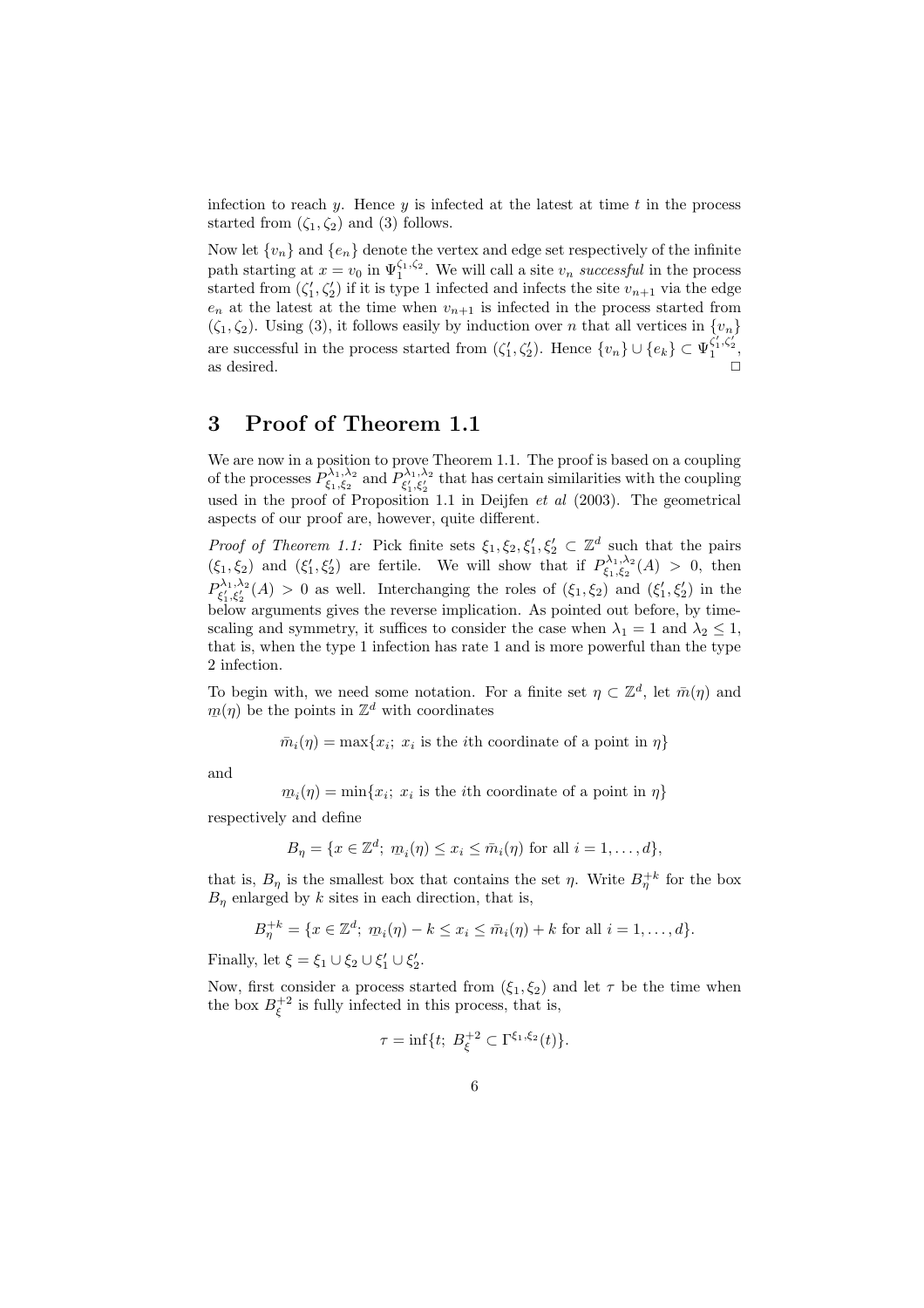Then consider a process started from  $(\xi_1', \xi_2')$  coupled with the one started from  $(\xi_1, \xi_2)$  in such a way that it evolves independently up to time  $\tau$  and then uses the same Poisson processes as the process started from  $(\xi_1, \xi_2)$  to generate the infections after time  $\tau$ . The notation for this coupled process is equipped with a hat-symbol, for instance  $\hat{\Gamma}^{\xi'_1,\xi'_2}(t)$  denotes the set of infected sites at time t. We will describe a scenario for the time interval  $[0, \tau]$  in the coupled process that – combined with Lemma  $2.1$  – guarantees that both infection types grow unboundedly in this process given that they do so in the process started from  $(\xi_1, \xi_2)$ . To this end, assume that mutual unbounded growth occurs in the process started from  $(\xi_1, \xi_2)$ , that is, assume that both infection graphs  $\Psi_1^{\xi_1,\xi_2}$  and  $\Psi_2^{\xi_1,\xi_2}$  contain an infinite path. Let  $x_1$  be the last site on  $\partial \Gamma^{\xi_1,\xi_2}(\tau)$ that is touched by an infinite path in  $\Psi_1^{\xi_1,\xi_2}$  and let  $\tilde{x}_1$  be the last site on  $\partial B_{\xi}^{+2}$  that is touched by the path through  $x_1$ . (Here "last" refers to time, that is, sites are ordered with respect to the time when they are infected.) For simplicity we assume that  $\Gamma^{\xi_1,\xi_2}(\tau)$  has no holes so that there are no uninfected sites completely surrounded by  $\Gamma^{\xi_1,\xi_2}(\tau)$ . The desired scenario for the coupled process is as follows:

- 1. By definition of the box  $B_{\xi_1' \cup \xi_2'}$ , at time 0 there are at least two infected sites on  $\partial B_{\xi'_1 \cup \xi'_2}$ . If none of these is type 1 infected, assume that some site on  $\partial B_{\xi_1'\cup \xi_2'}$  becomes type 1 infected before any type 2 infection takes place. This is possible because of the assumption that  $\xi_1'$  is not strangled by  $\xi_2'$ .
- 2. Pick a type 1 infected point x on  $\partial B_{\xi_1' \cup \xi_2'}$  and assume that the type 1 infection reaches  $\partial B_{\xi}^{+1}$  via the shortest possible path from x without any type 2 infections occurring. Also without any type 2 infections occurring, suppose that the type 1 infection wanders the shortest way along  $\partial B_{\xi}^{+1}$ to the nearest neighbor of the site  $\tilde{x}_1 \in \partial B_{\xi}^{+2}$  and then moves out to  $B_{\xi}^{+2}$ by infecting  $\tilde{x}_1$ . If  $\tilde{x}_1$  happens to be a corner point of  $B_{\xi}^{+2}$  it does not have a nearest neighbor on  $B_{\xi}^{+1}$ . To deal with this case, let  $\tilde{\tilde{x}}_1$  be the last (in time) non-corner point on  $B_{\xi}^{+2}$  that is touched by the infinite path through  $x_1$ . Suppose then that the type 1 infection wanders along  $\partial B_{\xi}^{+1}$ to the nearest neighbor of  $\tilde{x}_1$ , moves out to  $B_{\xi}^{+2}$  by infecting  $\tilde{x}_1$  and then follows the infinite type 1 path to  $\tilde{x}_1$ .

The configuration at this stage of the construction consists of the initial sets  $(\xi'_1, \xi'_2)$  and a type 1 path linking the set  $\xi'_1$  to the point  $\tilde{x}_1$  on  $\partial B_{\xi}^{+2}$ , see Figure 1(a).

3. Now assume that the type 1 infection lies still while the type 2 infection wanders out from  $\xi_2'$  to  $\partial B_{\xi}^{+2}$  and invades all sites on  $\partial B_{\xi}^{+2}$  except  $\tilde{x}_1$  (and possibly also  $\tilde{x}_1$  and one or more corner points on the type 1 path between  $\tilde{x}_1$  and  $\tilde{\tilde{x}}_1$ ), which is already type 1 infected. Since  $\xi_2$  is not strangled by  $\xi_1'$ , a path from  $\xi_2'$  to  $\partial B_{\xi}^{+2}$  does indeed exist.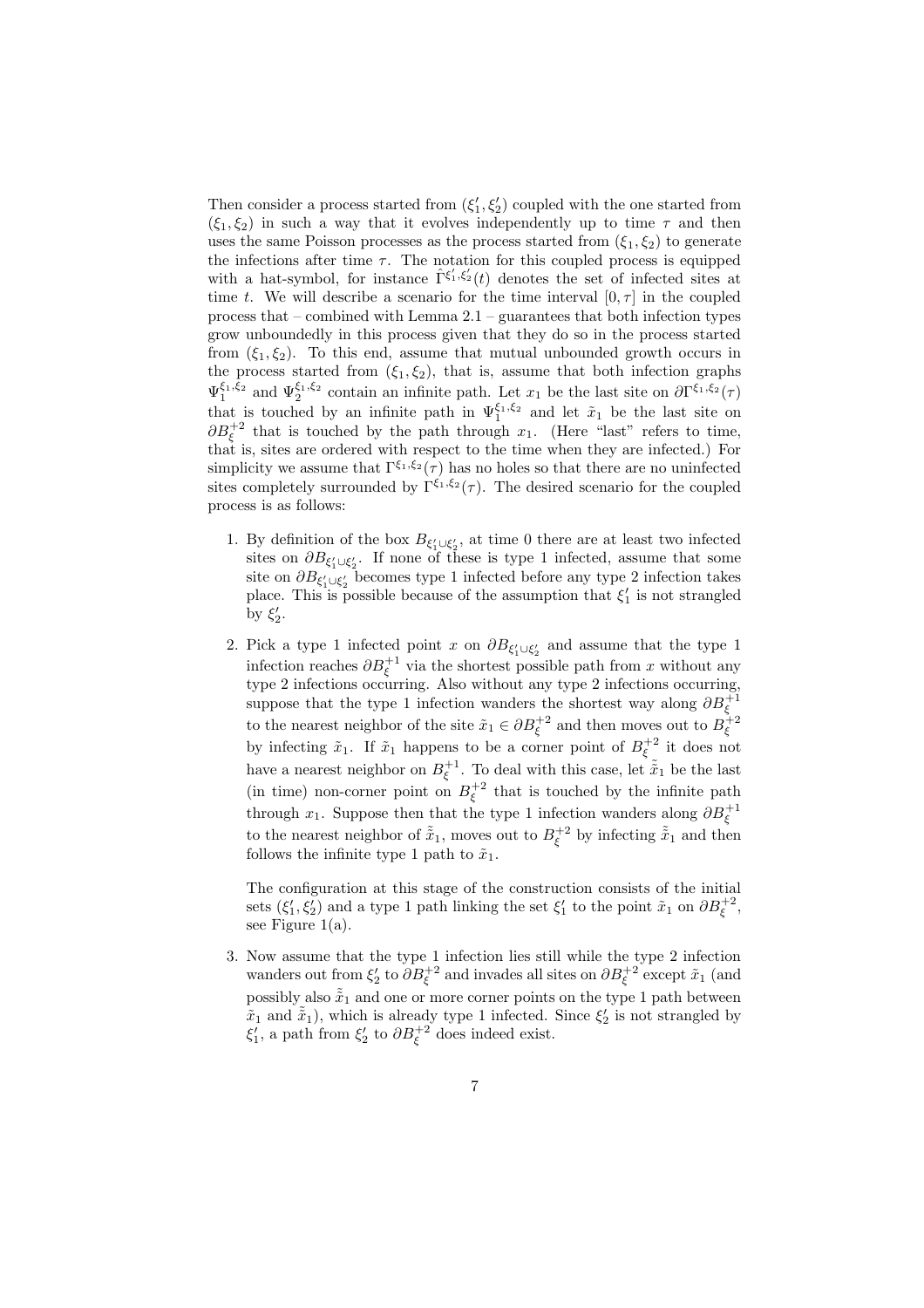

(a) Configuration after Step 2. The dashed line indicates the infinite type 1 path through  $x_1$  in the process started from  $(\xi_1, \xi_2)$ .



(b) Configuration after Step 4.

Figure 1: Development of the infection in the process started from  $(\xi'_1, \xi'_2)$ . Black circles represent type 1 infected sites and white circles represent type 2 infected sites.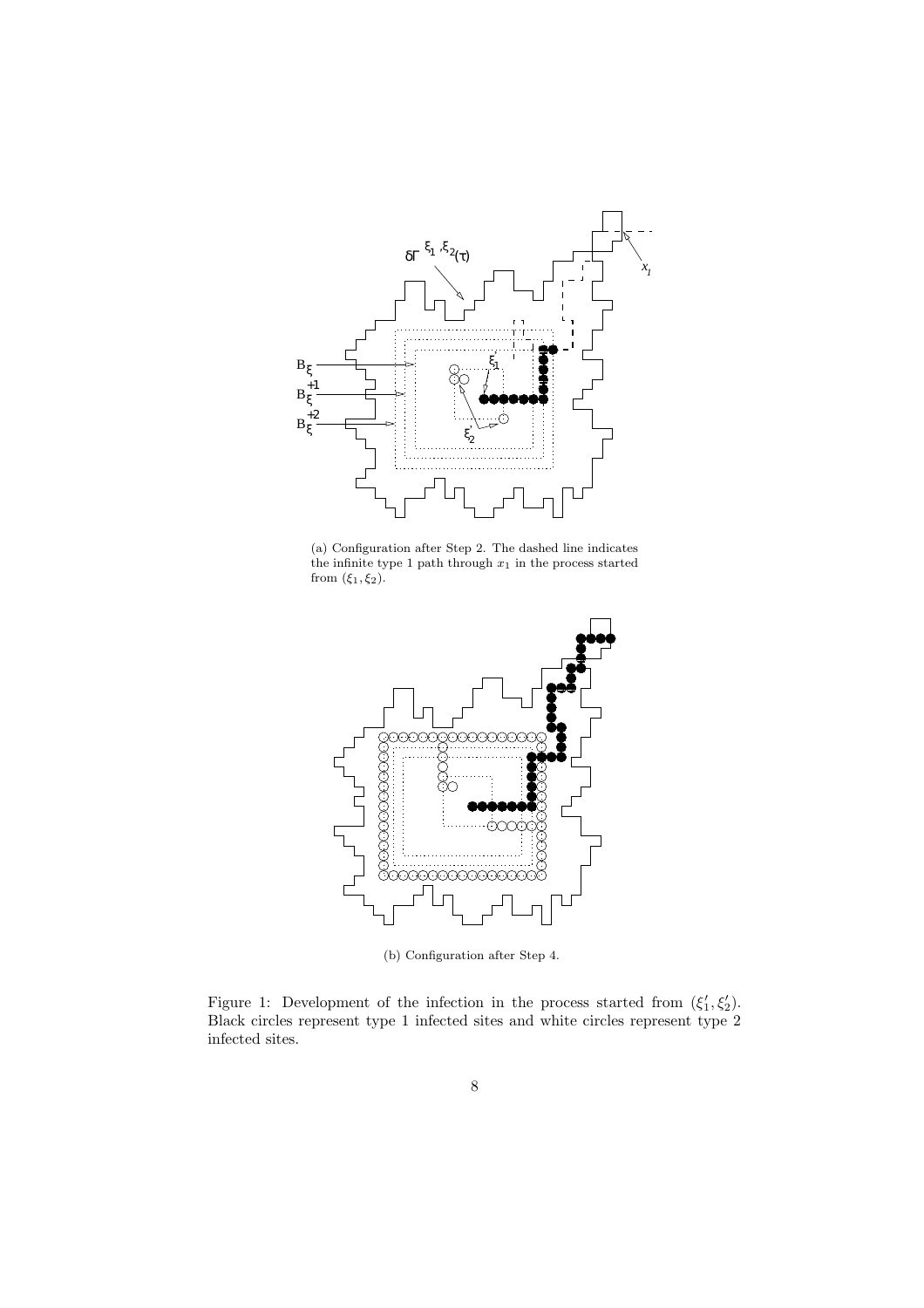4. Suppose that the type 1 infection wanders from  $\tilde{x}_1$  to the site  $x_1$  on  $\partial \Gamma^{\xi_1,\xi_2}(\tau)$  along the infinite path through  $x_1$  in  $\Psi_1^{\xi_1,\xi_2}$  while no type 2 infections occur.

To summarize, at this stage all sites on  $\partial B_{\xi}^{+2}$  except  $\tilde{x}_1$  (and possibly also  $\tilde{\tilde{x}}_1$  and one or more corner points on the type 1 path between  $\tilde{x}_1$  and  $\tilde{\tilde{x}}_1$ ) are type 2 infected. We also have a type 1 path, passing  $\partial B_{\xi}^{+2}$  at  $\tilde{x}_1$ , that reaches from  $\xi_1'$  to  $x_1$ , see Figure 1(b).

- 5. Assume that  $\partial \Gamma^{\xi_1,\xi_2}(\tau)$  is infected as follows: If there are sites on  $\partial \Gamma^{\xi_1,\xi_2}(\tau)$ that can not be reached from  $\partial B_{\xi}^{+2}$  using paths in  $\Gamma^{\xi_1,\xi_2}(\tau)$  without using sites on the type 1 path through  $x_1$  – this is the case if  $x_1$  is located on a cape as displayed in Figure  $1$  – suppose that the type  $2$  infection lies still until the type 1 infection has invaded these sites, one at a time, starting from  $x_1$ . Then assume that the rest of  $\partial \Gamma^{\xi_1,\xi_2}(\tau)$  is type 2 infected while no type 1 infections occur. Note that the sites on  $\partial \Gamma^{\xi_1,\xi_2}(\tau)$  that can not be reached without using sites on the type 1 path through  $x_1$  must constitute a connected subset of  $\partial \Gamma^{\xi_1,\xi_2}(\tau)$ . Also, some thought reveals that these sites must be type 1 infected in the process started from  $(\xi_1, \xi_2)$ .
- 6. Suppose that the interior of  $\Gamma^{\xi_1,\xi_2}(\tau)$  is filled with infection without any sites outside  $\Gamma^{\xi_1,\xi_2}(\tau)$  being infected.
- 7. Let T denote the time when the above scenario is completed. Assume that  $T \leq \tau$  and suppose that no infections at all take place in the time interval  $(T, \tau]$ .

The above scenario clearly has positive probability because it depends only on finitely many infections. Furthermore, given this scenario, the following hold at time  $\tau$ :

$$
- \hat{\Gamma}^{\xi'_1, \xi'_2}(\tau) = \Gamma^{\xi_1, \xi_2}(\tau) := \Gamma;
$$
  

$$
- \left( \Gamma^{\xi_1, \xi_2}_2(\tau) \cap \partial \Gamma \right) \subset \left( \hat{\Gamma}^{\xi'_1, \xi'_2}_2(\tau) \cap \partial \Gamma \right);
$$
  

$$
- x_1 \in \Gamma^{\xi_1, \xi_2}_2(\tau) \cap \hat{\Gamma}^{\xi'_1, \xi'_2}(\tau) \cap \partial \Gamma.
$$

After time  $\tau$  the coupled process is based on the same Poisson processes that were used to generate the process started from  $(\xi_1, \xi_2)$ . It follows from Lemma 2.1 with  $(\zeta_1, \zeta_2) = (\Gamma_1^{\xi_1, \xi_2}(\tau), \Gamma_2^{\xi_1, \xi_2}(\tau))$  and  $(\zeta_1', \zeta_2') = (\Gamma_1^{\xi_1', \xi_2'}(\tau), \Gamma_2^{\xi_1', \xi_2'}(\tau))$  that there is at least one infinite path in both  $\hat{\Psi}_1^{\xi'_1,\xi'_2}$  and  $\hat{\Psi}_2^{\xi'_1,\xi'_2}$ . Hence we have mutual unbounded growth in the coupled process.

Now let  $A_{\xi_1,\xi_2}$  denote the event that both infection types grow unboundedly in the process started from  $(\xi_1, \xi_2)$  and let  $\hat{A}_{\xi'_1, \xi'_2}$  denote the same event in the coupled process. Trivially

$$
P(\hat{A}_{\xi_1',\xi_2'}) \ge P(\hat{A}_{\xi_1',\xi_2'} | A_{\xi_1,\xi_2}) P(A_{\xi_1,\xi_2}). \tag{4}
$$